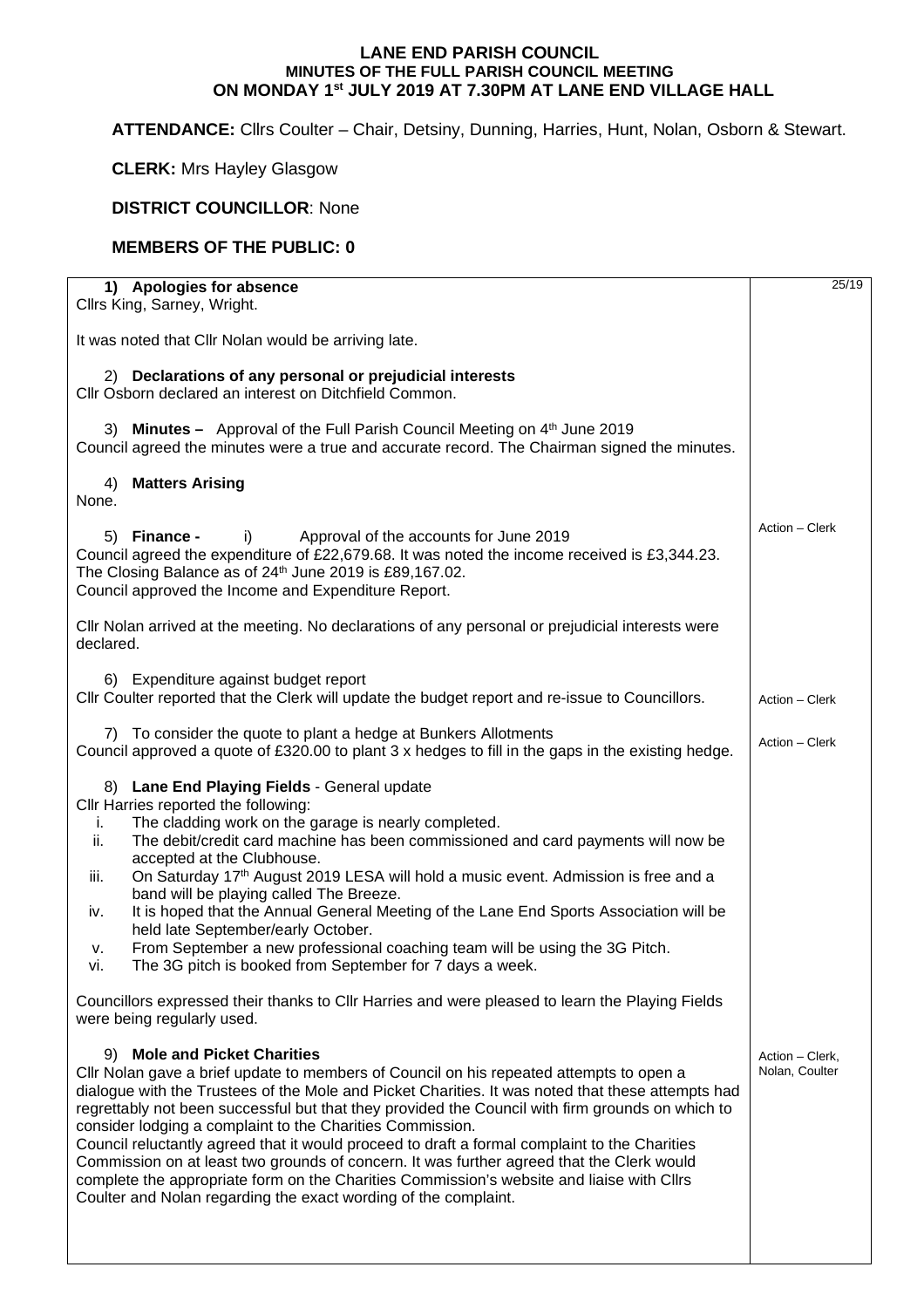| 10) To consider the tree Inspection Report                                                                                                                                                                                                                                                              |                                                                                                                                                                                                                                                                   |                                                                     |  |  |
|---------------------------------------------------------------------------------------------------------------------------------------------------------------------------------------------------------------------------------------------------------------------------------------------------------|-------------------------------------------------------------------------------------------------------------------------------------------------------------------------------------------------------------------------------------------------------------------|---------------------------------------------------------------------|--|--|
| Ridgeway Woodlands provided a quotation for recommended works listed on the annual tree<br>inspection. A quotation of £1,160.00 for urgent and recommended works was agreed by Council.                                                                                                                 |                                                                                                                                                                                                                                                                   |                                                                     |  |  |
| 11) Potential Devolution of Green Space Management<br>Council agreed that they would like to continue the devolution agreement with WDC for Lammas<br>Way.                                                                                                                                              |                                                                                                                                                                                                                                                                   |                                                                     |  |  |
|                                                                                                                                                                                                                                                                                                         | 12) Clerk's report                                                                                                                                                                                                                                                |                                                                     |  |  |
| i.                                                                                                                                                                                                                                                                                                      | I contacted Lane End Primary School regarding cutting back the hedge on Footpath 25.<br>Cllr Detsiny will contact the school about this.                                                                                                                          | Action - Cllr<br>Detsiny                                            |  |  |
| ii.                                                                                                                                                                                                                                                                                                     | I contacted Red Kite about cutting back the hedge that adjoins Greys Dormer on<br>Footpath 25.                                                                                                                                                                    | Action - Clerk                                                      |  |  |
| iii.                                                                                                                                                                                                                                                                                                    | I have asked Buckland Landscapes to spray the weeds on Footpath 25. The cost is<br>£130 plus VAT.                                                                                                                                                                 |                                                                     |  |  |
| iv.                                                                                                                                                                                                                                                                                                     | I reported the overgrown hedge running from Cadmore End School to the ex Bluebell<br>Pub on BCC "fixmystreet". The work will be carried out shortly.                                                                                                              |                                                                     |  |  |
| v.                                                                                                                                                                                                                                                                                                      | A meeting has been arranged with PC O'Driscoll, Cllrs Detsiny, Stewart, Osborn,<br>Sarney, The Clerk and 4 members of The Village Hall Committee re the parking and<br>vandalism issues at the Village Hall.                                                      | Action - Clerk,<br>Cllrs Detsiny,<br>Stewart, Osborn<br>and Sarney. |  |  |
| vi.                                                                                                                                                                                                                                                                                                     | A meeting has been arranged to discuss Sandyfield Allotments with Cllrs Detsiny,<br>Wright, Harries and The Clerk.                                                                                                                                                | Action - Clerk,<br>Cllrs Detsiny,<br>Wrights and                    |  |  |
| vii.                                                                                                                                                                                                                                                                                                    | The Internal Audit papers have been submitted to the External Auditor.                                                                                                                                                                                            | Harries.                                                            |  |  |
| viii.                                                                                                                                                                                                                                                                                                   | Planning application comments submitted.                                                                                                                                                                                                                          |                                                                     |  |  |
| ix.                                                                                                                                                                                                                                                                                                     | AED inspections carried out and on-line forms submitted.                                                                                                                                                                                                          |                                                                     |  |  |
| х.                                                                                                                                                                                                                                                                                                      | I have reported several street lights to TFB / SSE that are not working.                                                                                                                                                                                          |                                                                     |  |  |
| xi.                                                                                                                                                                                                                                                                                                     | The new photos for the website makeover are being finalised.                                                                                                                                                                                                      |                                                                     |  |  |
| xii.                                                                                                                                                                                                                                                                                                    | Red Kite has removed the lower tree branches on the tree at Edmonds Parade.                                                                                                                                                                                       |                                                                     |  |  |
| xiii.                                                                                                                                                                                                                                                                                                   | I have submitted the claim for to the Rural Payments Agency for payment of the grant for<br>Moorend Common. This has been accepted and the payment will be made in the next<br>few weeks.                                                                         | Action - Clerk                                                      |  |  |
| xiv.                                                                                                                                                                                                                                                                                                    | I have contacted TFB/Ringway Jacobs to ask if they offer a street lighting maintenance<br>contract for Parish Councils.                                                                                                                                           |                                                                     |  |  |
| XV.                                                                                                                                                                                                                                                                                                     | I contact Eon about the recent high street lighting invoices. Unfortunately, as we were<br>out of contract for several weeks whilst we were organising a new supplier the charges<br>will not be amended.                                                         |                                                                     |  |  |
| XVİ.                                                                                                                                                                                                                                                                                                    | A Parishioner reported that the gate at Chalky Field allotments had dropped and was<br>hard to open. James Glasgow has done a repair. It is believed that the gate or post has<br>been hit by a vehicle at some point and the post will also need to be repaired. |                                                                     |  |  |
| XVII.                                                                                                                                                                                                                                                                                                   | The lock on the noticeboard outside the Village Hall broke. James Glasgow repaired<br>this, no charge.                                                                                                                                                            | Action - Clerk                                                      |  |  |
| xviii.                                                                                                                                                                                                                                                                                                  | It was agreed there will be no meeting of the Parish Council in August.                                                                                                                                                                                           |                                                                     |  |  |
| xix.                                                                                                                                                                                                                                                                                                    | The next meeting of the Parish Council will be on Monday 2 <sup>nd</sup> September 2019 at<br>7.30pm in Lane End Village Hall.                                                                                                                                    |                                                                     |  |  |
| 13) Invitations to Meetings, Correspondence & Reports received<br>Council noted the report.                                                                                                                                                                                                             |                                                                                                                                                                                                                                                                   |                                                                     |  |  |
| 14) Matters raised by Councillors<br>Cllr Nolan reported on the BCC Meeting that he recently attended.<br>Cllr Hunt reported on planning application ref - 18/08091/CLP   Certificate of lawfulness for<br>proposed siting of mobile home to north of main dwelling for use as additional accommodation |                                                                                                                                                                                                                                                                   |                                                                     |  |  |